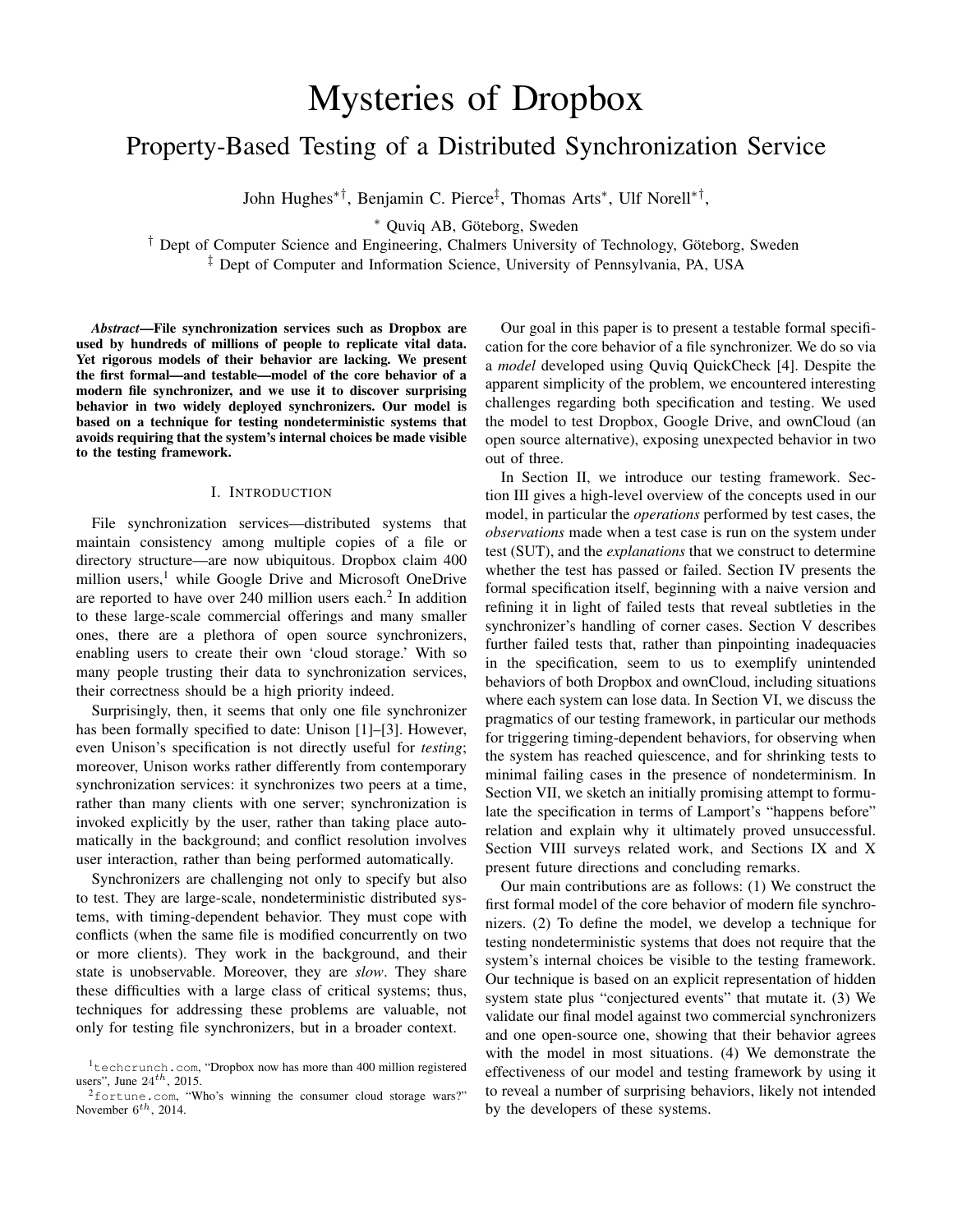# II. TESTING A SYNCHRONIZATION SERVICE

<span id="page-1-0"></span>We begin by making a rather drastic simplifying assumption: we consider only *one file*, with operations to *read*, *write*, and *delete* it. We consider only operations that read and write the *entire* file; we do not specify or test how the synchronizer interacts with open files as they are modified. Restricting our attention to one file may seem extreme, but even this simple setting forces us to confront essential issues of synchronization—in particular subtleties arising in the presence of conflicts—and it is enough to expose surprising behaviors in real systems. A plan for extending the specification to multiple files and directories is sketched in Section [IX.](#page-9-1)

We developed our model using Quviq QuickCheck [\[4\]](#page-10-1), a descendant of Haskell QuickCheck [\[5\]](#page-10-2). QuickCheck tests *properties*—universally quantified boolean formulæ—by generating random values for the quantified variables and checking that the formula evaluates to true. When a test fails, QuickCheck "shrinks" it, searching for a similar but smaller test that also fails and ultimately reporting a failing test that is 'minimal' in some sense. (This process is akin to deltadebugging [\[6\]](#page-10-3), although the details are slightly different.) QuickCheck provides a domain-specific language for defining test data generators and shrinking searches; using this DSL, users can exert fine control over the random distribution of test cases. A part of this DSL is a notation for specifying state machine models, which generate test cases consisting of sequences of calls to an API under test [\[7\]](#page-10-4), [\[8\]](#page-10-5); this is how we generated test cases for synchronizers. Quviq QuickCheck is embedded in the Erlang programming language—that is, specifications are just Erlang programs that call libraries supplied by QuickCheck—and the generated tests invoke the SUT directly via Erlang function calls. As a result, there is no distinction between 'abstract' and 'concrete' test cases, as there often is in model-based testing, and there is no need for a 'system adapter'; instead, generated test cases are directly executable.

We ran our tests on laptops running a host operating system (Windows 8.1 or Mac OS) together with several virtual machines running Ubuntu Linux. The file synchronizer under test was installed on each virtual machine and under the host operating system, so we could read and write files on any of the virtual machines, or on the host, and expect the synchronizer to propagate changes to all of the others. We ran distributed Erlang on the virtual machines and the host, using the host to coordinate each test by making remote procedure calls on the virtual machines. All machines were also connected to the internet, allowing us to test synchronization servers running either remotely (in the case of Dropbox and Google Drive), or on another VM (in the case of ownCloud). The use of multiple VMs on a single physical machine was purely a matter of convenience: Erlang's support for transparent distribution would make it straightforward to run the same setup on multiple nodes. We used 3 VMs for most tests.

We wanted a model that would apply (perhaps with minor adjustments) to *many* file synchronizers, not just the specific

ones we have tested so far. In particular, we did not want to assume any direct access to remote servers outside our control. Therefore, we treat the synchronizer as a 'black box', which we communicate with only through the file system; our tests just read and write files on the virtual machines and check the results for validity. This allows us to write the specification without dependencies on synchronizer-specific APIs.<sup>[3](#page-1-2)</sup>

### III. OVERVIEW OF THE SPECIFICATION

<span id="page-1-1"></span>Our strategy for test case generation is very simple: we generate test cases consisting of random sequences of calls to a small set of basic filesystem operations. The basic operations we consider are

- READ<sub>N</sub>, which reads the (one) file on node N (one of the VMs), and
- WRITE<sub>N</sub> V, which writes the value V (a string) to the file on node N.

We will introduce a few additional operations below.

We use QuickCheck's state machine library to generate tests, with a trivial model state—our tests are simply random sequences of READs and WRITEs, with random arguments. One might expect to track the file contents in the model state, and check that READ returns the modeled contents—but this could only work if synchronization were instantaneous, which of course it is not. Instead of trying to express our specification in this *synchronous* style, we collect *observed events* as each operation is actually executed, and we use a separate state machine to validate the resulting sequence of events.

The observed events corresponding to the READ and WRITE operations are as follows:

- when  $\text{READ}_N$  returns the value V, we observe the event  $\text{READ}_N \rightarrow V$ , and
- when  $WRITE_N V$  overwrites the value  $V_{old}$ , we observe the event  $\text{WRITE}_N V \rightarrow V_{old}$ .

Notice that, when we write the file, we observe the previous contents as well as the new one (taking the 'previous contents' of a newly created file to be the special value  $\perp$ ). The value that we overwrite matters, because of the way synchronizers handle *conflicts*. (This observation is not actually atomic, but it is very unlikely that the dropbox dæmon will overwrite the file between our read and write, and we have not observed it to happen.)

A conflict occurs when two or more clients write the file concurrently—that is, without having seen each other's updates. For example, if client 1 writes 'a' to the file, and client 2 then writes 'b' before 'a' has been delivered to client 2 by the synchronizer, a conflict is created. One of the two values *wins*, and eventually all clients will see this value in the file if there are no more writes, but conflicting values are also saved in special files in the same directory, with names derived from

<span id="page-1-2"></span><sup>3</sup>For *testing* the specification, we found it convenient to use limited communication with the local dæmon, where available; for example, the Dropbox client on Ubuntu provides a handy Python script for querying whether the local dæmon thinks it is up to date, which we used to speed up testing a bit. This adds  $\langle 10 \rangle$  lines of code per synchronizer to the test harness.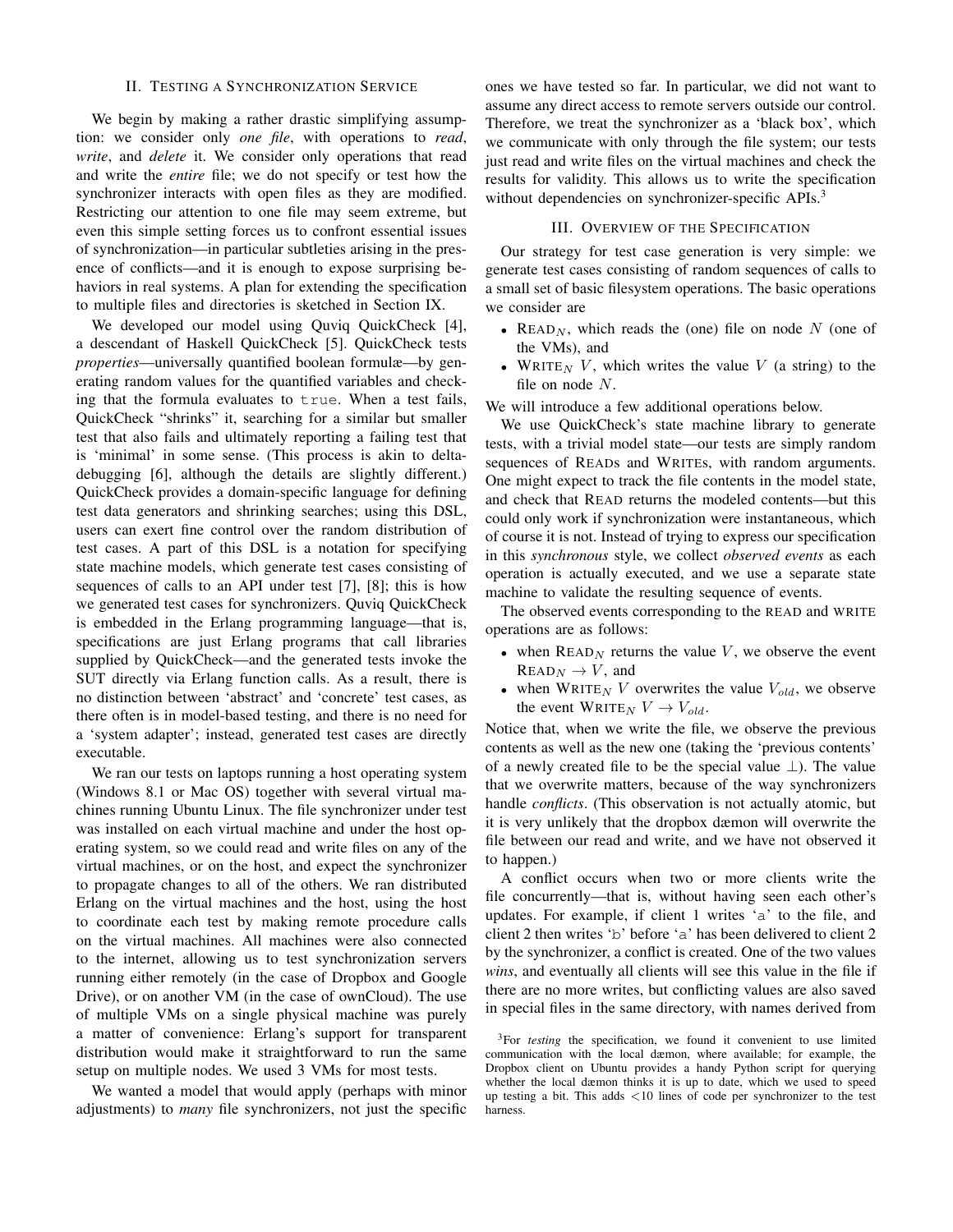the name of the original file, such as 'paper.tex (John's conflicted copy)'; these files are eventually replicated to other clients just like any other file. To avoid depending on implementation-chosen names, our model specifies just the set of *values* expected to appear in conflict files, and our test harness assumes that *any* files that appear in the same directory as the main one are conflict files.

One subtlety in the specification of conflicts is that, because conflicts can only be detected using global information, there may be a delay in the creation of conflict files. Consider the following sequence of observations.

| Client 1                                  | Client 2                                  |
|-------------------------------------------|-------------------------------------------|
| WRITE <sub>1</sub> 'a' $\rightarrow \bot$ |                                           |
|                                           | WRITE <sub>2</sub> 'b' $\rightarrow \bot$ |
|                                           | $READ_2 \rightarrow 'a'$                  |

The two writes are in conflict, and the write of 'a' has 'won', so the value 'b' should appear in a conflict file. However, client 2 cannot determine this locally (since a different client could have overwritten 'b' with 'a' in the meantime). So we must wait for pending communications with the server to finish before checking for the existence of conflict files.

We therefore add another operation to our test cases, STABILIZE, which waits for synchronization to complete on all client nodes. At this point, the *same* value V should be in the file on all clients, and all clients should have the same set of conflict files. Once the system is stable, we observe the event STABILIZE  $\rightarrow$   $(V, C)$ , where C is the set of values in the conflict files (i.e., both the value and the conflict files should be *eventually consistent*; we will see later that our model can always reach such a state). Note that this is a *system wide* event, not an event observed on just one client. To check that the correct conflict file is created in the example above, we would add a STABILIZE operation to the end of the test, which should result in the following observed events:

| Client 1                                  | Client 2                                  |
|-------------------------------------------|-------------------------------------------|
| WRITE <sub>1</sub> 'a' $\rightarrow \bot$ |                                           |
|                                           | WRITE <sub>2</sub> 'b' $\rightarrow \bot$ |
|                                           | $READ_2 \rightarrow 'a'$                  |
| STABILIZE $\rightarrow$ ('a', {'b'})      |                                           |

If 'b' were missing from the conflict set in the last observed event, this would represent lost data and the test would fail.

But how can we implement STABILIZE? That is, how can we tell that synchronization is complete, given that we treat the synchronizer as a black box? Our solution is a little *ad hoc*. Certainly, the value in the file and the conflict files must be the same on each client. Also, under Ubuntu, Dropbox provides a handy Python script to check the local Dropbox dæmon's status; the dæmons on each client must be reporting 'up to date'. We wait for these necessary conditions to become true—but they are not sufficient, since the server may still be holding data that will be sent to the clients. So if a STABILIZE  $\rightarrow$   $(V, C)$  operation ever leads to an observation that would cause test failure, then we wait a bit longer and retry the operation. We cannot wait *too* long, because *failed* tests may well result in a stable state never being reached! In practice we wait up to 30 seconds, long enough to allow synchronization to finish if it is going to but short enough to enable us to 'shrink' test cases (which involves running many, many failing tests—see Section [VI\)](#page-7-0) in a reasonable amount of time. After 30 seconds we record a "failed stabilization" observation of the form STABILIZE  $\rightarrow \{(V_1, C_1), \ldots, (V_n, C_n)\},$ where each  $(V_i, C_i)$  records the the file contents and conflict set on one of the nodes. Such an observation is regarded as invalid by the specification, so any test that generates it is considered to fail.

Since stabilization is slow—and most interesting after *several* read and write operations—we include it only 1/10 as often as READs and WRITEs. We also add a STABILIZE at the end of every test case, which improves the probability of detecting that something went wrong and also reduces the risk of one test influencing the outcome of the next one.

How can we decide whether a sequence of observed events is *valid*? We use a separate state machine, which accepts or rejects a sequence of observed events. However, the observations we make do not tell the whole story: in the background, the synchronizer is also performing actions. This makes our tests nondeterministic—we cannot tell, from the events we have observed, what state the whole system is in. We address this by adding *conjectured events* to the observed ones, representing actions taken by the synchronization service (messages between local dæmons and a central server, interactions between dæmons and local filesystems, etc.). In general, we can add conjectured events to a given sequence of observed events in many different ways, each resulting in a different combined sequence of observed and conjectured events, which we call an *explanation*. If any of the explanations is accepted by our state machine, we consider the test to have passed. If there is no way to insert conjectured events so the resulting explanation is accepted, then we consider that the test has failed.

Our conjectured events are uploads to, and downloads from, the server. We write these events as  $UP_N$  and  $Down_N$ , where  $N$  is the node taking part in the up- or down-load. Thus, when we model the state of the whole system, we will need to include the server's state in the model. (Of course, in reality 'the Dropbox server' may itself be a replicated service involving many hosts. Our model implicitly assumes strong consistency among these hosts; weaker consistency in Dropbox's implementation might in principle cause our tests to fail, but we have not observed this.)

To make all of the above more concrete, here is an example of a simple test case:

| Client 1          | Client 2               |
|-------------------|------------------------|
| $WRITE_1$ 'a'     |                        |
|                   | $WRITE2$ 'b'           |
| READ <sub>1</sub> |                        |
|                   | WRITE <sub>2</sub> $c$ |
| <b>STABILIZE</b>  |                        |

Here is an observation that might arise from this test: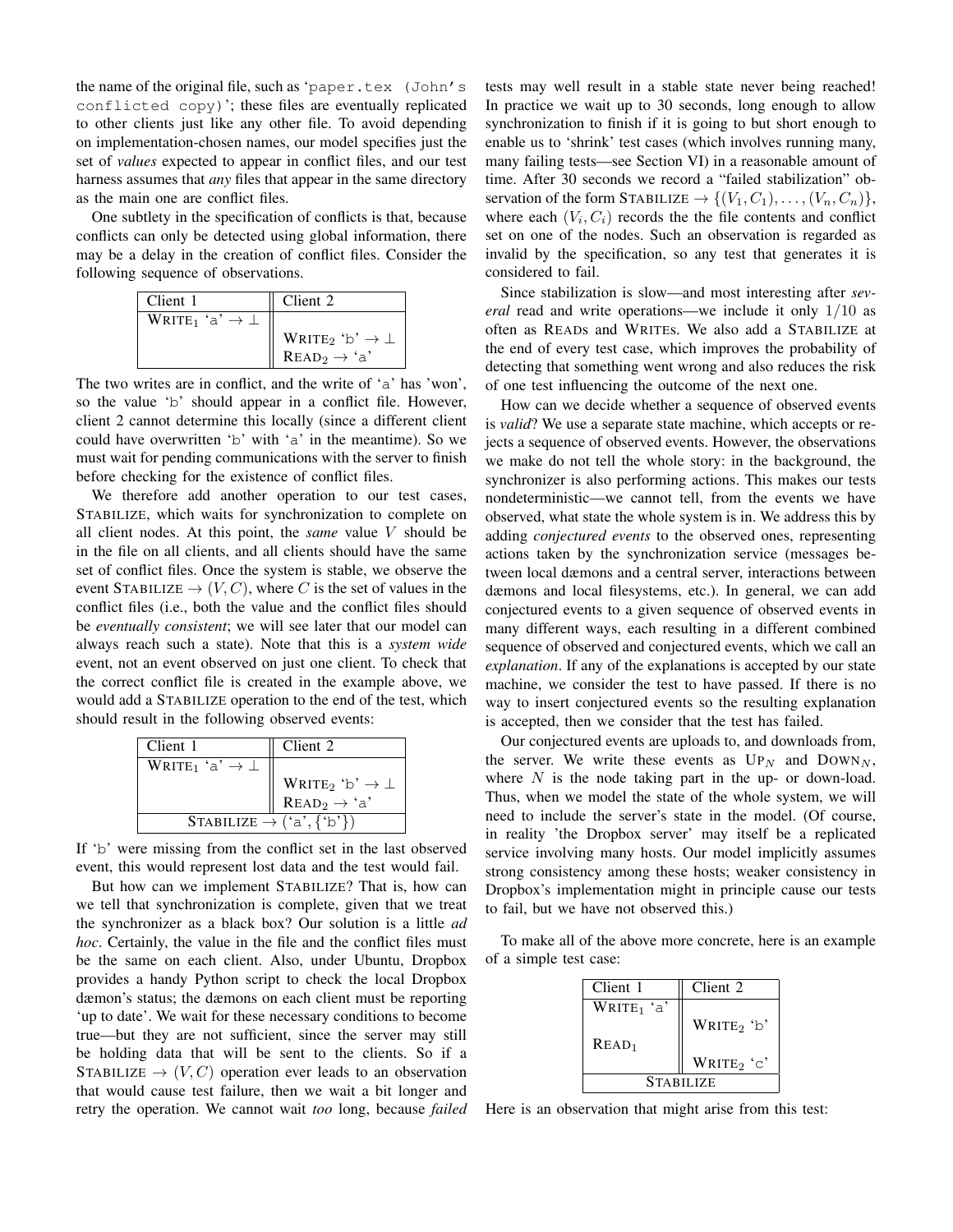| Client 1                                  | Client 2                                 |
|-------------------------------------------|------------------------------------------|
| WRITE <sub>1</sub> 'a' $\rightarrow \bot$ |                                          |
|                                           | WRITE <sub>2</sub> 'b' $\rightarrow$ 'a' |
| $\text{READ}_1 \rightarrow \text{'b'}$    |                                          |
|                                           | WRITE <sub>2</sub> 'c' $\rightarrow$ 'b' |
|                                           | STABILIZE $\rightarrow$ ('c', Ø)         |

And here is a valid explanation of this observation:

| Client 1                                  | Client 2                                 |
|-------------------------------------------|------------------------------------------|
| WRITE <sub>1</sub> 'a' $\rightarrow \bot$ |                                          |
| $UP_1$                                    |                                          |
|                                           | $Down_2$                                 |
|                                           | WRITE <sub>2</sub> 'b' $\rightarrow$ 'a' |
|                                           | Up <sub>2</sub>                          |
| $Down_1$                                  |                                          |
|                                           | WRITE <sub>2</sub> 'c' $\rightarrow$ 'b' |
|                                           | Up <sub>2</sub>                          |
| $\text{READ}_1 \rightarrow \text{'b'}$    |                                          |
| $Down_1$                                  |                                          |
|                                           | STABILIZE $\rightarrow$ ('c', Ø)         |

Of course, the same test may give rise to different observations (and the same observation may be explained by many possible explanations). For example, here is another observation that might arise from running the test above:

| Client 1                                  | Client 2                                  |
|-------------------------------------------|-------------------------------------------|
| WRITE <sub>1</sub> 'a' $\rightarrow \bot$ |                                           |
|                                           | WRITE <sub>2</sub> 'b' $\rightarrow \bot$ |
| $READ_1 \rightarrow 'a'$                  |                                           |
|                                           | WRITE <sub>2</sub> 'c' $\rightarrow$ 'b'  |
| STABILIZE $\rightarrow$ ('a', {'c'})      |                                           |

A valid explanation of this observation is:

| Client 1                                  | Client 2                                  |
|-------------------------------------------|-------------------------------------------|
| WRITE <sub>1</sub> 'a' $\rightarrow \bot$ |                                           |
|                                           | WRITE <sub>2</sub> 'b' $\rightarrow \bot$ |
| $READ_1 \rightarrow 'a'$                  |                                           |
|                                           | WRITE <sub>2</sub> 'c' $\rightarrow$ 'b'  |
| $UP_1$                                    |                                           |
|                                           | UP <sub>2</sub>                           |
|                                           | STABILIZE $\rightarrow$ ('a', {'c'})      |

Conversely, suppose the synchronizer under test were misbehaving. Then the same test case might lead to an observation with no valid explanations. For example:

| Client 1                                  | Client 2                                 |
|-------------------------------------------|------------------------------------------|
| WRITE <sub>1</sub> 'a' $\rightarrow \bot$ |                                          |
|                                           | WRITE <sub>2</sub> 'b' $\rightarrow$ 'a' |
| $READ_1 \rightarrow 'b'$                  |                                          |
|                                           | WRITE <sub>2</sub> 'c' $\rightarrow$ 'b' |
|                                           | STABILIZE $\rightarrow$ ('c', {'a'})     |

Here, the final STABILIZE observation shows that a conflict file has been created for the file value 'a'. But 'a' was the first value written to the file, and it must have been the first value uploaded to the server (because the second WRITE saw

'a' as the previous value), so it cannot have been in conflict with any of the other WRITEs.

# IV. FORMALIZING THE SPECIFICATION

<span id="page-3-0"></span>Formally, we use a deterministic state machine to accept or reject explanations. We define the state of the machine, the *system state*, as follows:

- a global *stable value* ServerVal (i.e., the value currently held on the server)
- a global *conflict set* Conflicts (a set of values)
- for each node  $N$ ,
	- $-$  a *local value* LocalVal<sub>N</sub>,
	- $− a local freshness, Fresh?$ <sub>N</sub> ∈ {FRESH, STALE}, and
	- $− a local clean liness, Clean?<sub>N</sub> ∈ {CLEAN, DIRTY}.$

*Values* (i.e., file contents) are just strings. (We define the result of a READ or WRITE before the file has ever been written to be the special value  $\perp$ .)

In the initial state  $S_{init}$ , the stable value and all the local values are ⊥, and all nodes are FRESH and CLEAN.

There are three kinds of *observed events* (READ, WRITE, and STABILIZE) and two kinds of *conjectured events* (UP and DOWN). A sequence of observed events is called an *observation*. A sequence of both kinds of events is called an *explanation*. An explanation E *explains* an observation O if deleting the conjectured events from  $E$  leaves just  $O$ .

For every event (of either kind), we will define a *transition* consisting of a *precondition* (which tells us whether the event can happen in a given system state) and an *effect* (which defines the change to the system state after the event has happened). Taken together, these preconditions and effects define a partial function Next mapping a system state plus an event to a new state (or failing, if the event's precondition is not satisfied by the state).

An explanation E is *valid* with respect to some starting state S if either (1) E is the empty sequence of events, or else (2)  $E$ is a non-empty sequence  $e : E'$  (where : is 'cons'), such that  $Next(S, e)$  yields a new state S' and E' is valid with respect to  $S'$ .

An observation O is *valid* if it is explained by some explanation that is valid with respect to the initial state. There are only finitely many valid explanations for each observation, as we explain below, so validity of observations is decidable.

A *test* is a sequence of operations. It *fails* if the observation that arises by running it has no valid explanation; otherwise it *succeeds*.

It remains only to define the transitions themselves. The read and write transitions are straightforward:

 $\text{READ}_N \rightarrow V$ *Precondition:*  $LocalVal_N = V$ *Effect:* none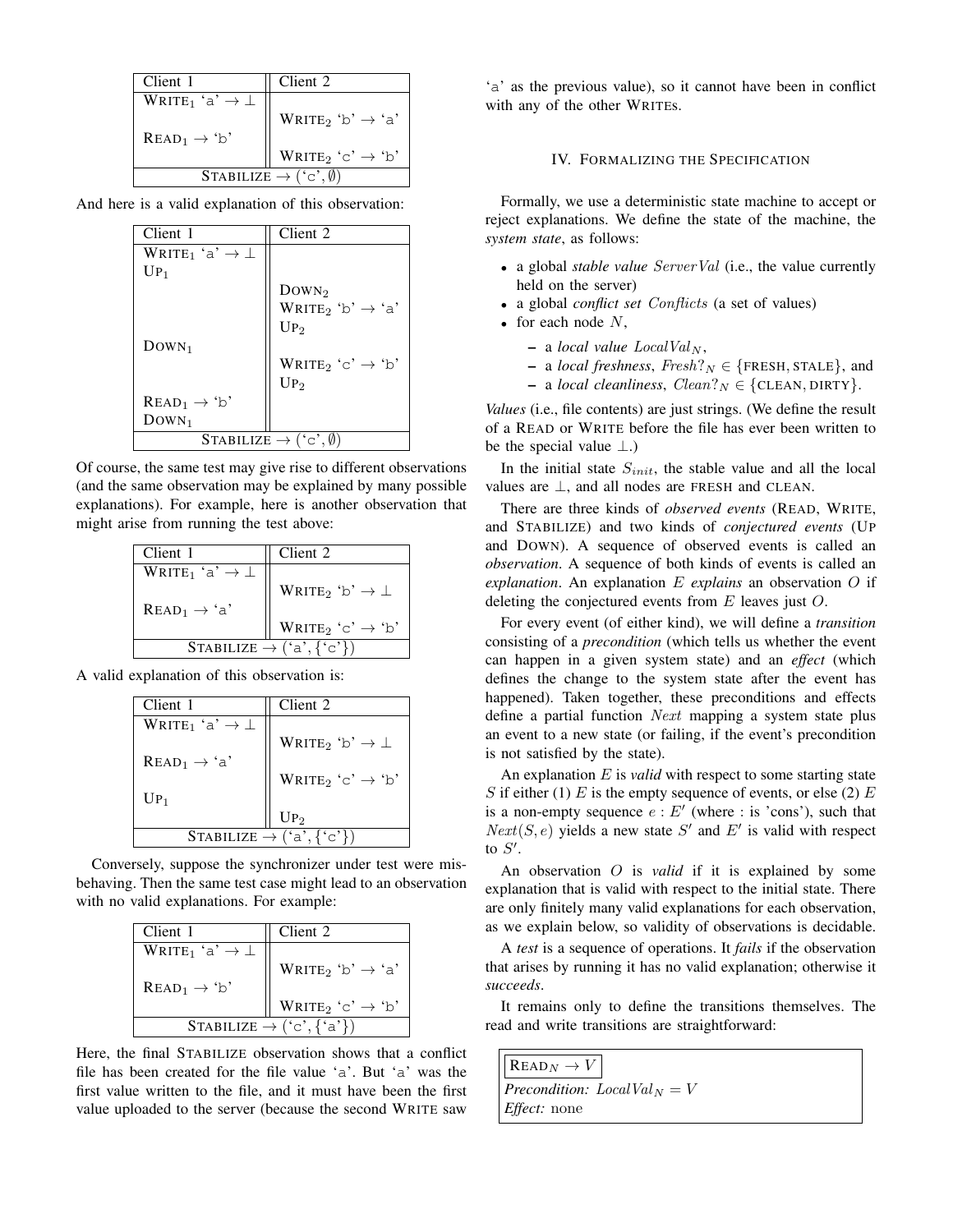| WRITE <sub>N</sub> $V_{new} \rightarrow V_{old}$                   |  |
|--------------------------------------------------------------------|--|
| Precondition: $LocalVal_N = V_{old}$                               |  |
| <i>Effect:</i> LocalVal <sub>N</sub> $\leftarrow$ V <sub>new</sub> |  |
| $Clear?_{N} \leftarrow$ DIRTY                                      |  |

A write event *does* have a precondition, because it observes the value that is overwritten. That is, a read or write event on client node  $N$  is valid with respect to some model state if the value that the event observes in the filesystem agrees with the model's current value for that node. Observing a READ has no effect on the model state, while observing a WRITE changes the model's local value for node  $N$  to the one that was written by the WRITE operation and marks node  $N$  as DIRTY.

The STABILIZE  $\rightarrow$   $(V, C)$  event has no effects (it is like a READ in this respect), but it has a very strict precondition:

| $  $ Stabilize $\rightarrow$ $(V,C)$ |
|--------------------------------------|
| $Precondition: ServerVal = V$        |
| $Conflicts = C$                      |
| for all N, $Fresh?_N$ = FRESH        |
| $Clear?_N$ = CLEAN                   |
| <i>Effect:</i> none                  |

The intuition for this precondition is that this observed event *is not considered valid* unless the system model has also reached a stable state. The precondition can be satisfied by adding conjectured upload and download actions to the explanation until all nodes in the system state are FRESH and CLEAN.

The transition for failed stabilization events has an even stricter precondition: such an event is *never* allowed!

| $\big \operatorname{STABILITY} \to \{(V_1, C_1), \ldots, (V_n, C_n)\}\big $ |  |
|-----------------------------------------------------------------------------|--|
| <b>Precondition:</b> False                                                  |  |
| <i>Effect:</i> none                                                         |  |

This ensures that any observation including a failed stabilization will be identified as a failing test case.

These are all the observed events. But we also need transitions for the conjectured events UP and DOWN. Downloading a value from the server to a client node stores the server's value as the local value for that node in the system state; it also changes the node from STALE to FRESH. However, it can only be performed if the client node is currently CLEAN. (Otherwise, it must be preceded by an UP event, which will reconcile the local value with the server's.)

| $Down_N$                                         |
|--------------------------------------------------|
| <i>Precondition: Fresh</i> ? $_N =$ STALE        |
| $Clear?_N$ = CLEAN                               |
| <i>Effect:</i> $LocalVal_N \leftarrow ServerVal$ |
| $Fresh?_N \leftarrow FRESH$                      |

The most interesting case is the UP transition. Here is a simple first attempt (we will refine it below):

| $UP_N$                                                    |  |
|-----------------------------------------------------------|--|
| <i>Precondition: Clean</i> ? $_N =$ DIRTY                 |  |
| <i>Effect:</i> $Clear?_N \leftarrow \text{CLEAN}$         |  |
| if $Fresh?_N$ = FRESH then                                |  |
| $Fresh?_{N'} \leftarrow$ STALE for all $N' \neq N$        |  |
| $ServerVal \leftarrow LocalVal_N$                         |  |
| else $Conflicts \leftarrow Conflicts \cup \{LocalVal_N\}$ |  |

 $UP<sub>N</sub>$  is only allowed if node N is DIRTY (written since the last DOWN). Its effect is either to update the server's value from node  $N$ 's if  $N$  is currently FRESH—i.e., if it is not in conflict with a WRITE on another node that has already reached the server—or otherwise to mark the local value as a conflict. In either case, node  $N$  is marked as CLEAN.

To decide whether a test succeeded, we construct a valid explanation for the observation we made; that is, we insert a sequence of UP and DOWN events between each pair of observed events that makes the explanation valid. How many conjectured events might we need to insert? First of all, note that each UP event makes a DIRTY node CLEAN (and neither UP nor DOWN can make a CLEAN node DIRTY). So, if there are a total of  $N$  nodes, then at most  $N$  UP events can appear between consecutive observed events. Secondly, note that each DOWN event makes a STALE node FRESH. So there can be at most N DOWN events in a row. Since an UP event makes  $N-1$  nodes STALE, each UP can be followed by up to  $N-1$  DOWN events before another UP or an observed event must occur. Thus we need to insert at most  $N + N \cdot (N - 1)$ conjectured events between each pair of consecutive ordered events; there are only finitely many possible explanations for each observation, so it is decidable whether a test has passed.

In our implementation, we do not explore all possible explanations. We construct the *set of possible states* before and after each observed event in an observation. Given the set of possible states before such an event, we select those satisfying the event's precondition and apply the event's action to them, resulting in the set of possible states after the event. If the set of possible states ever becomes empty, then the test fails.

Now, given the set S of possible states *after* an observed event, we construct the set of states before the following one by taking the image of  $S$  under the transitive closure of UP and DOWN. In any such state, (a) every node will have a  $LocalVal$ drawn from the set V of all *LocalVal*s plus the ServerVal in the given state, (b) the  $ServerVal$  will also be an element of  $V$ , (c) the *Conflicts* will be the union of the *Conflicts* in the given state, and a subset of  $V$ , and (d) each node will be FRESH or STALE, CLEAN or DIRTY. Since the size of  $V$  is at most  $N+1$ , it follows that there can be at most  $(N+1)^{N+1}$ .  $2^{N+1} \cdot 4^N$  states reachable from S.

Should this set become too large to deal with during testing, a pragmatic solution would be to abandon that test case and generate another. We conjecture that most bugs can be found by a relatively deterministic test, so we would not expect this solution to make many interesting bugs impossible to find.

However, in our experiments,  $N$  was at most 3, giving a bound of at most 262144 states reachable from each state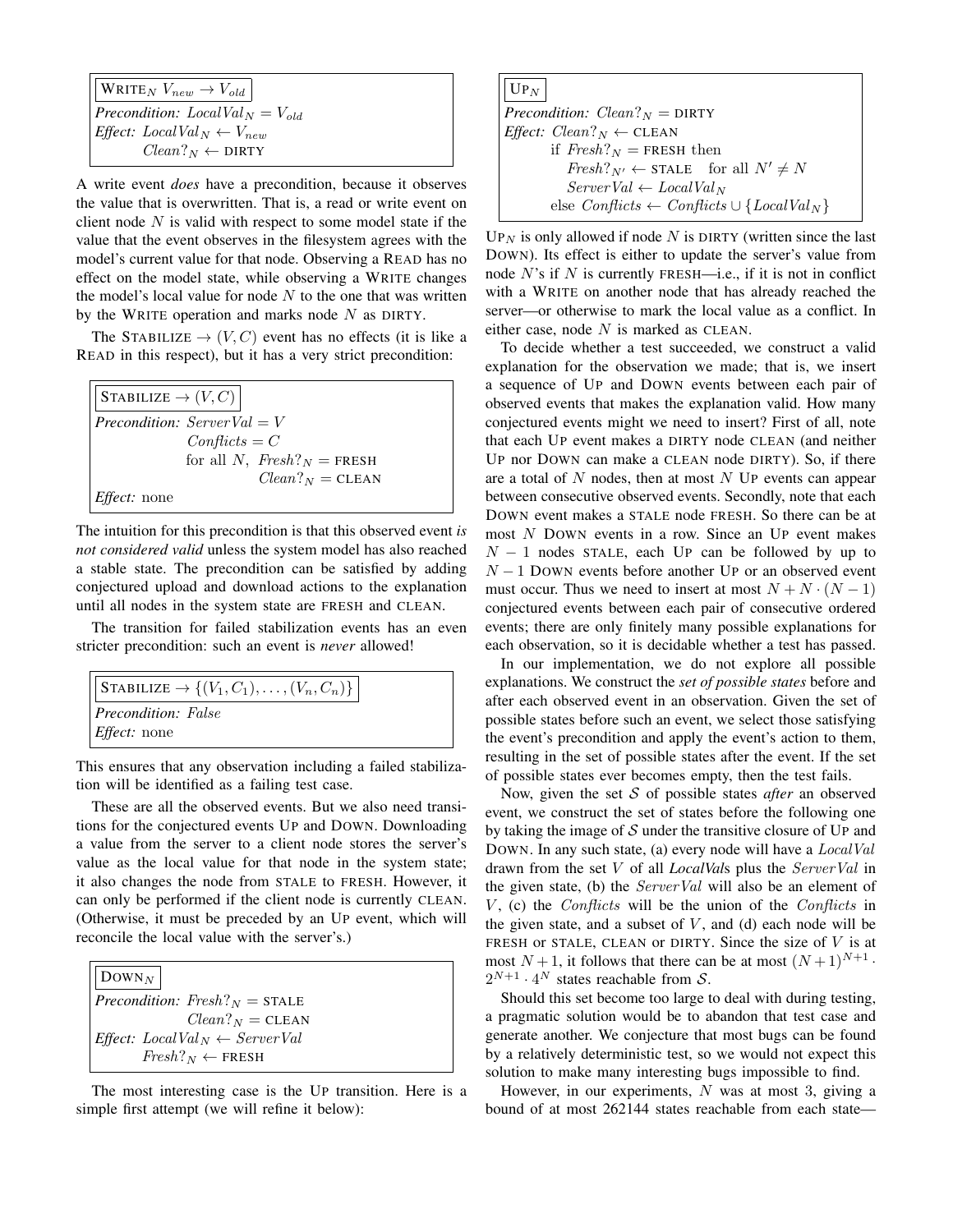a large but not unmanageable number. In practice, we have almost never seen more than 1,000 different possible states during a test. Synchronizers are so slow that there is *plenty* of time to compute 1,000 model states after each observed event!

# *Refining the model: repeated values*

Perhaps not surprisingly, with the first-draft model as presented above, testing against Dropbox fails immediately. QuickCheck reports the following minimal counterexample:

| Client 1                                    | Client 2                                  |
|---------------------------------------------|-------------------------------------------|
| WRITE <sub>1</sub> 'a' $\rightarrow \bot$   |                                           |
|                                             | WRITE <sub>2</sub> 'a' $\rightarrow \bot$ |
| STABILIZE $\rightarrow$ ('a', $\emptyset$ ) |                                           |

The test fails because the two writes conflict—neither saw the value written by the other. Our model says that *both* nodes must upload their values before the STABILIZE and that, on the second UP required to enable it, the value should be added to the set of conflicts. Yet the set of conflicts is observed to be empty at the end. The Next function as defined above admits no valid explanations of this observation.

Evidently, Dropbox considers that there is no conflict if the *same* value is written independently by two clients. This is a sensible design decision, but it needs to be reflected in our specification. To make the implementation and specification agree, we need to refine the specification to add special cases in the UP event when the local and global values are identical:

With this modification, the test case passes. Here is a (newly valid) explanation for the observation we made:

| Client 1                                    | Client 2                                  |
|---------------------------------------------|-------------------------------------------|
| WRITE <sub>1</sub> 'a' $\rightarrow \bot$   |                                           |
| $UP_1$                                      |                                           |
|                                             | WRITE <sub>2</sub> 'a' $\rightarrow \bot$ |
|                                             | Up <sub>2</sub>                           |
| STABILIZE $\rightarrow$ ('a', $\emptyset$ ) |                                           |

## *Adding deletion to the model*

Since we already model reading from a missing file by the special value ⊥, *deletion* can be modelled simply as writing ⊥ back to the file. Of course, when executing tests we actually implement this by performing a real file deletion, but the *event* that we observe is just WRITE<sub>N</sub>  $\perp \rightarrow V_{old}$ , where  $V_{old}$  is the contents of the file just before deletion. Since the model already encompasses WRITE events, we might have expected that no further changes would be required. But QuickCheck soon finds this failing test case:

| Client 1                                   | Client 2                         | Client 3                                 |
|--------------------------------------------|----------------------------------|------------------------------------------|
| $\text{WRITE}_1$ 'a' $\rightarrow \bot$    |                                  |                                          |
|                                            | $\text{READ}_2 \rightarrow 'a'$  |                                          |
| WRITE <sub>1</sub> $\perp \rightarrow 'a'$ |                                  |                                          |
|                                            | $\text{READ}_2 \rightarrow \bot$ |                                          |
|                                            |                                  | WRITE <sub>3</sub> 'b' $\rightarrow$ 'a' |
| $RED_1 \rightarrow 'b'$                    |                                  |                                          |

Why does this test fail? Because: at step 4, the server value must be  $\perp$ , since client 2 saw  $\perp$  after client 1 wrote it (and client 2 previously read the value 'a', so client 2 is not simply reading the initial  $\perp$ ); at step 5, because the value client 3 overwrites is not the server value, a conflict is created; the value 'b' should thus *only* appear in conflict files on other nodes, never as the value in the file itself—yet it does just that in the last step. Thus, there can be no explanation for this observation.

(This test is, of course, quite sensitive to timing. For example, the second operation (READ<sub>2</sub>  $\rightarrow$  'a') reads the value written by the first WRITE<sub>1</sub> 'a'  $\rightarrow \perp$ . This is only possible if enough time passes after the first WRITE to allow the synchronizer to act. The actual test case includes SLEEP operations recording the need for these pauses, but they are not shown in the observations we present. We will return to the question of timing in more detail in Section [VI.](#page-7-0))

We have discovered another inconsistency with our model, but not yet a bug: in fact, the behavior we are seeing reflects another sensible design decision—that when a delete and a write conflict, the write should take precedence (and the deletion should be silently forgotten). We must amend our model to reflect this too:

| $UP_N$                                               |
|------------------------------------------------------|
| <i>Precondition:</i> $Clear?_N = DIRTY$              |
| <i>Effect:</i> $Clear?_N \leftarrow$ CLEAN           |
| if $Fresh?_{N}$ = FRESH then                         |
| if $LocalVal_N \neq ServerVal$ then                  |
| $Fresh?_{N'} \leftarrow$ STALE for all $N' \neq N$   |
| $ServerVal \leftarrow LocalVal_N$                    |
| else                                                 |
| if $LocalVal_N \notin \{ServerVal, \perp\}$ then     |
| $Conflicts \leftarrow Conflicts \cup \{LocalVal_N\}$ |

The change is in the second-to-last line, which now states that neither uploading the same value as the stable value, *nor a deletion*, ever generates a conflict. With this change, we believe our model reflects the intended behavior of the synchronizers we have tested.

# V. SURPRISES

<span id="page-5-0"></span>What about unintended behaviors?

# *Dropbox Surprises*

Up to this point, we were essentially debugging our model using Dropbox as a reference implementation. However, con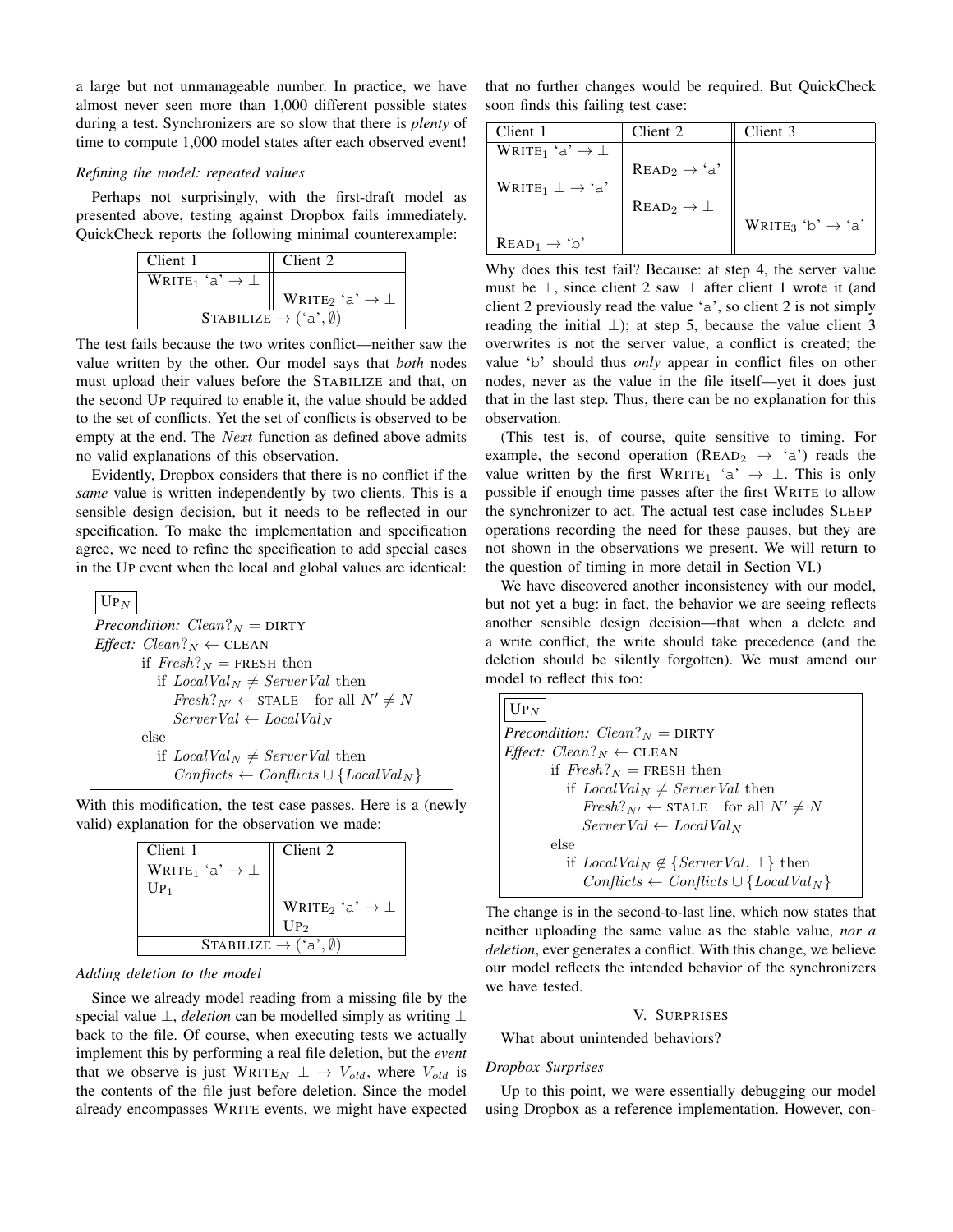tinued testing revealed further inconsistencies between our model and Dropbox.

The first surprise was that *Dropbox can (briefly) delete a newly created file*:

| Client 1                                   | Client 2                                 |
|--------------------------------------------|------------------------------------------|
| WRITE <sub>1</sub> 'a' $\rightarrow \bot$  |                                          |
| WRITE <sub>1</sub> $\perp \rightarrow 'a'$ |                                          |
|                                            | WRITE <sub>2</sub> 'b' $\rightarrow$ 'a' |
| WRITE <sub>1</sub> 'c' $\rightarrow \bot$  |                                          |
| $\text{READ}_1 \rightarrow \perp$          |                                          |

In this case,  $WRITE_2$  'b' and  $WRITE_1$  'c' are in conflict; the final  $READ<sub>1</sub>$  should see one of these values, with the other eventually appearing in a conflict file—but at the time we try to read the file, it is not there at all! In this case stabilization would restore a correct file contents, but the test fails because our model does not allow the file to be missing, even briefly. (Of course, observing this transient behavior requires executing the operations at just the right times; the test case found by QuickCheck includes SLEEP operations that make this more likely.)

The second surprise was that *Dropbox can re-create deleted files*, even when only *one* client is modifying the file!<sup>[4](#page-6-0)</sup>

| Client 1                                      |
|-----------------------------------------------|
| $W$ rite <sub>1</sub> 'b'                     |
| $\text{WRITE}_1 \perp \rightarrow \text{'b'}$ |
| $RED_1 \rightarrow 'b'$                       |

In this case Dropbox does not later 'correct the mistake' by deleting the file again: it remains there permanently. (Again, of course, Dropbox does not *always* restore files after they have been deleted: to provoke this behavior, the test case must include a SLEEP operation of just the right length.)

A similar test shows that *deleted files can reappear even if the creation and deletion take place on different nodes*:

| Client 1                                      | Client 2                                  |
|-----------------------------------------------|-------------------------------------------|
|                                               | Write <sub>2</sub> 'b' $\rightarrow \bot$ |
| $W$ RITE <sub>1</sub> $\perp \rightarrow 'b'$ |                                           |
| $\text{READ}_1 \rightarrow \perp$             |                                           |
| STABILIZE $\rightarrow$ ('b', $\emptyset$ )   |                                           |

The READ<sub>1</sub>  $\rightarrow \perp$  verifies that the file was properly deleted; but, after waiting for the system to stabilize, it reappears.

The most alarming behavior we observed shows that *Dropbox can lose data completely*:

| Client 1                                 | Client 2                                  |
|------------------------------------------|-------------------------------------------|
|                                          | WRITE <sub>2</sub> 'b' $\rightarrow \bot$ |
| WRITE <sub>1</sub> 'a' $\rightarrow$ 'b' |                                           |
| $READ_1 \rightarrow 'a'$                 |                                           |
| $STABILITYE \rightarrow$                 |                                           |
| ${ (a', \emptyset),$                     | $('b', \emptyset)$ }                      |

<span id="page-6-0"></span><sup>4</sup>There were other machines logged in to the same Dropbox account, so Dropbox *was* synchronizing the file at the same time to these other machines. However, they were not involved in the test, and were not modifying the files in question; they were simply passive observers.

Here the file is created on one client, synchronized to the other, and overwritten there—but Dropbox does *not* copy the new value to the other client, and so the system never becomes stable. Further investigation shows that Client 1 behaves as though it is still FRESH, rather than STALE, so Client 2 never sees the value that Client 1 wrote, and if Client 2 writes another value to the file then it is just copied onto Client 1 no conflict is detected, and the value 'a' is lost forever. Again, the behavior is timing dependent, occuring when the second WRITE happens very soon after the value 'b' arrives on Client 1.

Dropbox offered the following response to these surprises: *Our engineers thoroughly investigated the file and data issues and were able to reproduce them programatically. Fortunately, we don't believe these issues have occurred outside of the lab due to the precise conditions necessary for any data loss to occur–namely, the local edit occurring within the same second as the remote change and the saved file having the identical file size as the original. While that fact gives us comfort, Dropbox takes any potential data issue, no matter how remote in possibility, extremely seriously and we are developing fixes for the issue. We are grateful to the researchers for their efforts in testing the Dropbox service using property-based testing and raising awareness of property-based testing within Dropbox.*

# *ownCloud Surprises*

While most of our effort has been spent testing Dropbox, we have also used our model (unchanged) to test ownCloud and Google Drive. So far, Google Drive has behaved as expected, but we elicited some surprising behavior from ownCloud.

The first surprise was that *ownCloud can delete newly created directories*, instead of propagating them to other nodes. More surprising yet, we actually discovered this when our *test setup* failed! To mitigate the risk of one test case interfering with the next, we run each test in a new directory. We create these directories in batches, to reduce the time spent waiting for them to propagate to all the nodes. At the start of a test run, we delete left-over test directories, then recreate the ones we need. So, our preparation for a testing run looks like this: (1) On the host, delete all the left-over directories from previous tests. (2) On each virtual machine, wait for the left-over directories to disappear. (3) On the host, create several hundred 'fresh' directories for the first few hundred test cases to use. (4) On each virtual machine, wait for all these new directories to appear. To our surprise, when using ownCloud as the synchronizer, step (4) often failed to terminate. On checking progress, we found that not only had the test directories not appeared on the virtual machines, but *they had been deleted from the host*! We surmise that ownCloud may arrange deletion followed by recreation of the same directory in the wrong order, if they occur sufficiently close together in time.

After we worked around this issue, QuickCheck found one further discrepancy between the specification and ownCloud's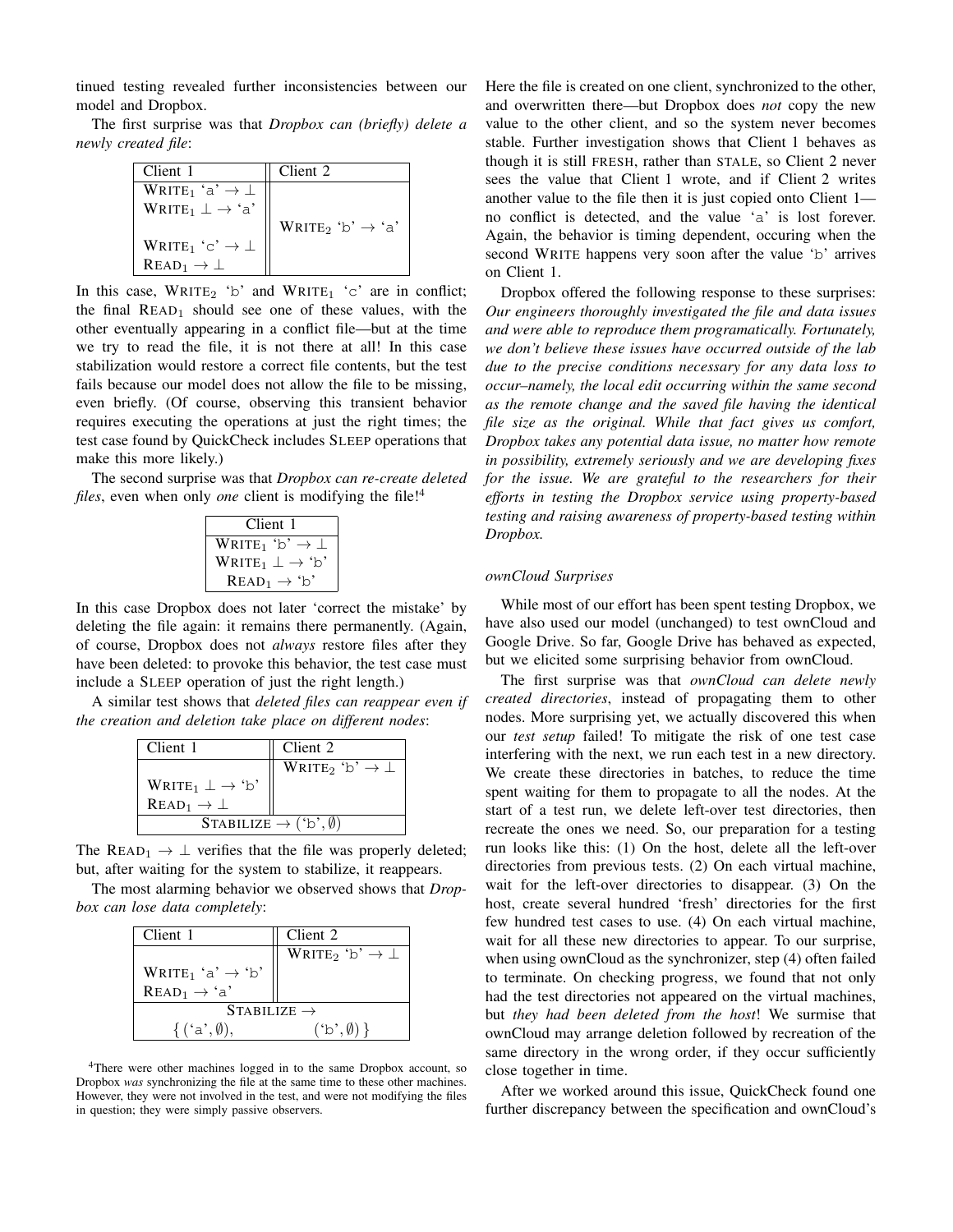actual behavior: *ownCloud can lose changes*. The following observation illustrates what can happen:

| Client 1                                    | Client 2                                 |
|---------------------------------------------|------------------------------------------|
| WRITE <sub>1</sub> 'a' $\rightarrow \bot$   |                                          |
|                                             | WRITE <sub>2</sub> 'b' $\rightarrow$ 'a' |
| WRITE <sub>1</sub> 'c' $\rightarrow$ 'a'    |                                          |
| STABILIZE $\rightarrow$ ('b', $\emptyset$ ) |                                          |

At the end, all clients have stabilized on the value 'b', while 'c' has been completely forgotten even though it was written independently from 'b' (both writes saw the previous value 'a') and, according to the specification, it should at least appear in the final conflict set. This time, we could confirm the reason by reading the ownCloud source code. The ownCloud client uses a simple test for when a file has been changed and needs to be uploaded to the server: it checks whether either the file's modification time or its length are different from their last seen values. But modification times are recorded in the filesystem with a 1-second granularity. So if the file is written twice in quick succession (i.e., during the same second) and the new contents is the same length as the old one, no change will be detected. Thus, 'b' is recorded as the file's stable value: no matter how long we wait, the value ('c') will never reach the server or Client 2. If the next write to the file occurs on Client 2, 'c' will be silently overwritten.

### VI. PRAGMATICS OF TESTING

<span id="page-7-0"></span>Many of the behaviors we encountered were timing dependent (we have not included timings here, since their values will vary with factors like connection speed). Our main technique for provoking timing-dependent behaviors was to include SLEEP operations in our tests, which cause the whole testing framework to pause for a specific period (up to one second, randomly chosen during test generation).

We found that timing-dependent tests often failed with fairly low probability, which we could increase manually once we'd identified a test case that sometimes failed—by 'triggering' some of the WRITE operations on changes in the file. That is, we busy-wait on some node until a specified value appears in the file and then immediately execute an operation. Triggering an operation makes unexpected behavior more likely, since it may create a race condition between the test code running on node  $N$ , and the synchronization dæmon on that node. For example, it allowed us to observe the last two Dropbox surprises quite repeatably. It would be interesting to go a step further and automatically *generate* triggered operations as part of test cases; this would require a slightly richer generation-time state so that we can predict what value(s) might appear in the file.

We found the *slowness* of file synchronizers to be quite a problem; also the unpredictability of synchronization time. It is not easy to tell when synchronization is complete—in particular, the icons that synchronizers display to show their status are often wrong: the local dæmon itself is confused about what state things are in! Yet we must know, if we are to detect synchronization *failures* reliably. It does not work

just to allow a fixed time for synchronization to complete, because the more file operations a test case performs, the slower synchronization becomes. It appears that synchronizers 'back off' when files are changing rapidly, waiting for a more opportune moment to do their job. This was the original reason for including stabilization operations in our test cases, combining observations from all of the virtual machines to try to detect when the synchronizer has nothing left to do.

The examples we presented above are *minimized* test cases, found by QuickCheck's shrinking search. Shrinking tries to reduce the size of test cases by dropping calls from the sequence, but also reducing the duration of SLEEP operations—shrunk test cases should wait no longer than necessary to provoke a failure. We also noticed that counterexamples leading to wrong file contents were found in two forms: ending in a READ operation, or ending in a deletion (a WRITE of  $\perp$ ), which also observes the contents. We configured shrinking so that deletions shrink to READ operations (provided the test still fails, of course), so that the latter form would shrink to the former.

Because of the non-determinism inherent in the system, failing test cases may not fail every time they are run. This is problematic both when searching for a failing test case, and when shrinking one. Our solution in both cases is to run each test several times, and consider the test to have failed if *any* of the runs fails—thus reducing the probability of a 'false negative' result. While running random tests, we repeated each test three times, but while shrinking test cases, we repeated each one twenty times. (We work harder to avoid false negatives during shrinking, because they lead QuickCheck to report non-minimal failing tests, which can waste a great deal of human debugging time. In consequence, shrinking a failed test to a minimal one can take 10–20 minutes to finish, at 10– 15 seconds per test. Twenty repetitions was usually enough to minimize failing tests.)

# VII. AN ALTERNATIVE SPECIFICATION ATTEMPT

<span id="page-7-1"></span>There is an appealing analogy between file synchronization services and the memory subsystems of modern multiprocessors. Network hosts with copies of a replicated file correspond to individual processor cores, the local filesystems correspond to per-core caches, and the central synchronization server corresponds to the main memory. This suggests that one might try to leverage ideas from the literature on specifications of memory-system behavior (see [\[9\]](#page-10-6), [\[10\]](#page-10-7) for surveys) to specify the desired behavior of a synchronizer. In particular, perhaps a specification could be based on Lamport's notion of *happened before* relations [\[11\]](#page-10-8), which express the causal ordering of events in a distributed system. Indeed, an early version of our QuickCheck specification was written in this style, rather than the model-based style that we have described in this paper.

This early specification used the same notions of *tests* and *observed events* as our current one. But instead of trying to match the observed behavior against the transitions of a concrete model of the system (including the server), it directly specified which observations were legal by attempting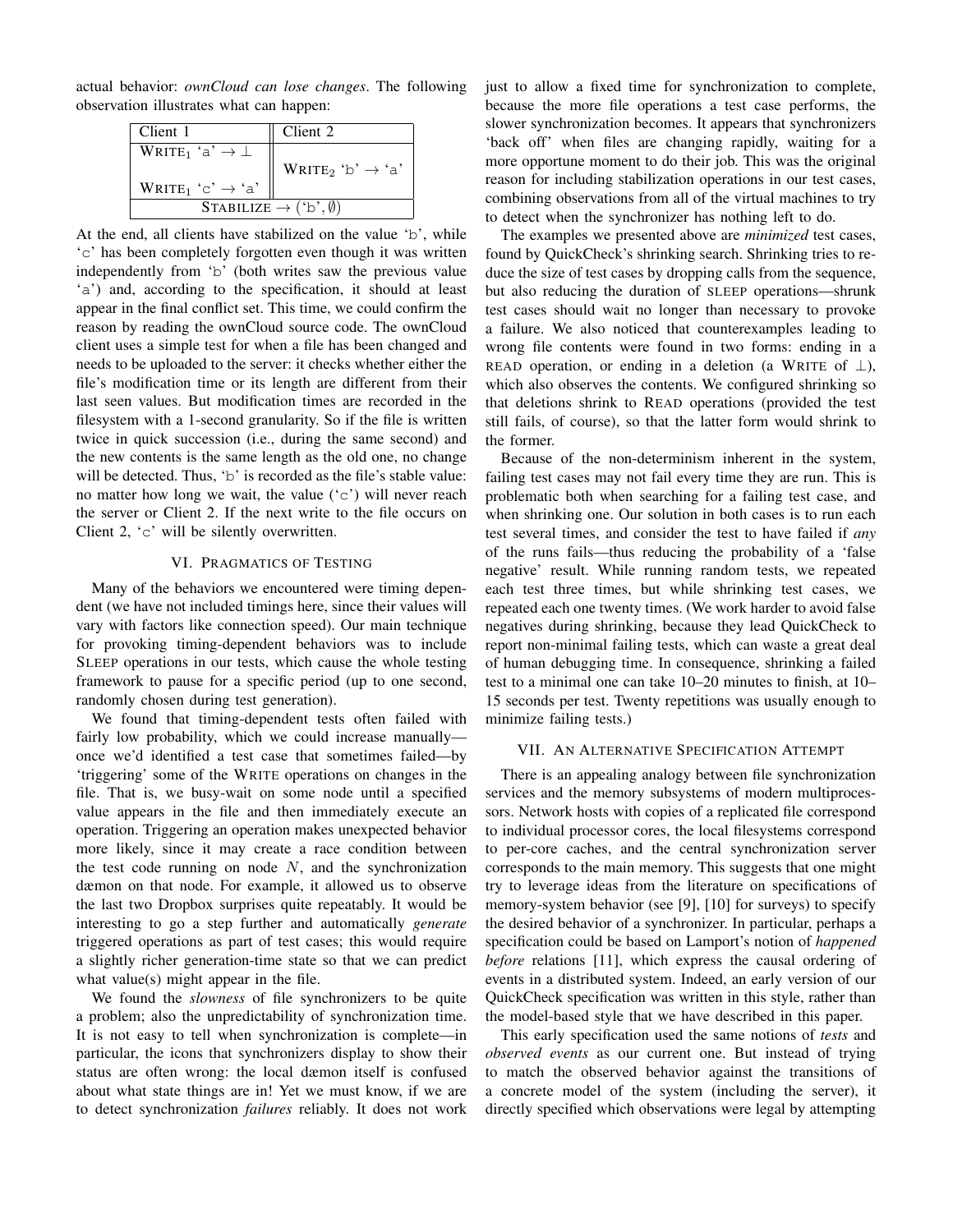to construct a partial ordering  $\prec$  on the observed events such that (1) if an event  $e$  happened before  $e'$  on the same client, then  $e \prec e'$ , and (2) if e is the WRITE event that writes the value observed by e', then  $e \prec e'$ . If such a relation exists, then it can be taken as an explanation for the observation. For example, the validity of the observation

| Client 1                                           | Client 2                                         |
|----------------------------------------------------|--------------------------------------------------|
| $e_1: \text{WRITE}_1 \text{ 'a'} \rightarrow \bot$ |                                                  |
| $e_2: W$ RITE <sub>1</sub> 'b' $\rightarrow$ 'a'   |                                                  |
|                                                    | $e_3: W$ RITE <sub>2</sub> 'c' $\rightarrow$ 'b' |

is justified by this relation  $e_1 \prec e_2 \prec e_3$ . On the other hand, if no  $\prec$  relation exists that is consistent with the observations, then a bug (or at least a discrepancy between the system and the spec) has been detected. For example, the observation

| Client 1                                  | Client 2                 |
|-------------------------------------------|--------------------------|
| WRITE <sub>1</sub> 'a' $\rightarrow \bot$ |                          |
| WRITE <sub>1</sub> 'b' $\rightarrow$ 'a'  |                          |
|                                           | $READ_2 \rightarrow 'b'$ |
|                                           | $READ_2 \rightarrow 'a'$ |

cannot be partially ordered in a way that respects the two conditions above. To deal with conflicts, we specified that, at stabilization points, all of the maximal values in the partial order (that is, the values written by every WRITE event  $e$  such that for no WRITE event  $e'$  do we have  $e \prec e'$ ) must appear either as the local value or in the conflict set on all nodes.

Unfortunately, although this style of specification at first appeared quite natural and elegant, we found it difficult to extend to encompass all the behaviors we cared about. In particular, the fact that the same value can be written many times during the same test run (e.g., the value  $\perp$  is written every time a file is deleted), renders the second condition above—"if e is *the* WRITE event that writes the value observed by  $e'$ ..."—impossible to test with certainty.

We tried dealing with this indeterminacy by constructing ≺ relations for *all* possible ways of matching WRITES with later observations (and accepting a test case if we succeeded for any one of them), but the result was tricky to implement and slow because the set of possibilities quickly became large. Fortunately, this failed attempt gave us the idea of working with limited knowledge about what the system is doing by explicitly maintaining sets of possibilities, leading to the current model-based specification.

# VIII. RELATED WORK

<span id="page-8-0"></span>As far as we know, this is the first work to address testing a distributed synchronization service. But the problems of *specifying* the behavior of synchronizers and of *testing* the behavior of nondterministic and distributed systems have both received considerable attention.

A series of formal specifications of the Unison file synchronizer [\[12\]](#page-10-9) by Pierce and Balasubramaiam [\[1\]](#page-9-0), Pierce and Vouillon [\[2\]](#page-10-10) and Ramsey and Csirmaz [\[3\]](#page-10-0) were the starting point for the present work. Those specifications go further than ours in that they deal with multiple files and directories—in particular, they spend considerable effort on the subtleties of conflicts in this setting. However, they address a different distribution scenario, in which the execution of the synchronizer is a visible user-initiated action rather than a continuous background activity and in which there is no centralized "global value." They have not been used for testing.

We have implicitly assumed that the *local* filesystem is behaving correctly (so that discrepancies between our model and actual observations are attributable to Dropbox). Ridge et al. [\[13\]](#page-10-11) show how this can be tested, using a specification with significant similarities to ours.

A distinct body of specification work deals with specifying the behavior of *operational transform* services—middleware layers that maintain consistency of replicated data structures (databases, documents, spreadsheets, etc.) under concurrent updates. Operational transform algorithms are widely used for example, they underlie behind the collaboration features in Apache Wave and Google Docs—and their theory is well developed [\[14\]](#page-10-12)–[\[16,](#page-10-13) etc.]. However, although it has been used for debugging replication algorithms using symbolic modelchecking [\[17\]](#page-10-14), the theory has not, to our knowledge, been applied to testing of actual distributed implementations. Indeed, since these specifications are based on notions of causal ordering, our experiences reported in Section [VII](#page-7-1) suggest that it might be difficult to do so, at least in a black-box style.

Fraser and Wotowa [\[18\]](#page-10-15) present a model-based testing method for non-deterministic systems, using a model-checker to generate test cases (sequences of transitions in the model) which fulfill selected structural coverage criteria. But when test cases are *run*, the implementation may choose to make different transitions, because of non-determinism. If the implementation diverges from the model at a deterministic point, then the test fails, but if divergence occurs at a non-deterministic choice point, then the test is considered *inconclusive*. Fraser and Wotowa show how to take inconclusive tests and generate new branches, again using the model checker, that fulfill the selected coverage goal, starting from the state that the implementation chose. The test is repeated, and if the implementation follows either the original or the newly generated path, then the coverage goal is reached. If the implementation diverges again, then the test is still inconclusive, and another branch can be added in the same way. Tests generated in this way are tree-structured, and hopefully eventually the implementation will follow one of the paths in the tree, and the coverage goal will be reached.

Arcaini *et al.* [\[19\]](#page-10-16) generate tests with a model checker in a similar way, but instead of introducing branches, they reuse the model as a *run-time monitor*, to check that even if the system follows a different path from the test case, then its input-output behavior still conforms to the model. They do assume that the *inputs* in the generated test can be supplied to the SUT even though it is following an unexpected path, and they assume that outputs from the SUT always provide enough information to uniquely identify the corresponding model state ('strong conformance'). They evaluate their approach using a Tic-Tac-Toe game, in which the model requires moves to be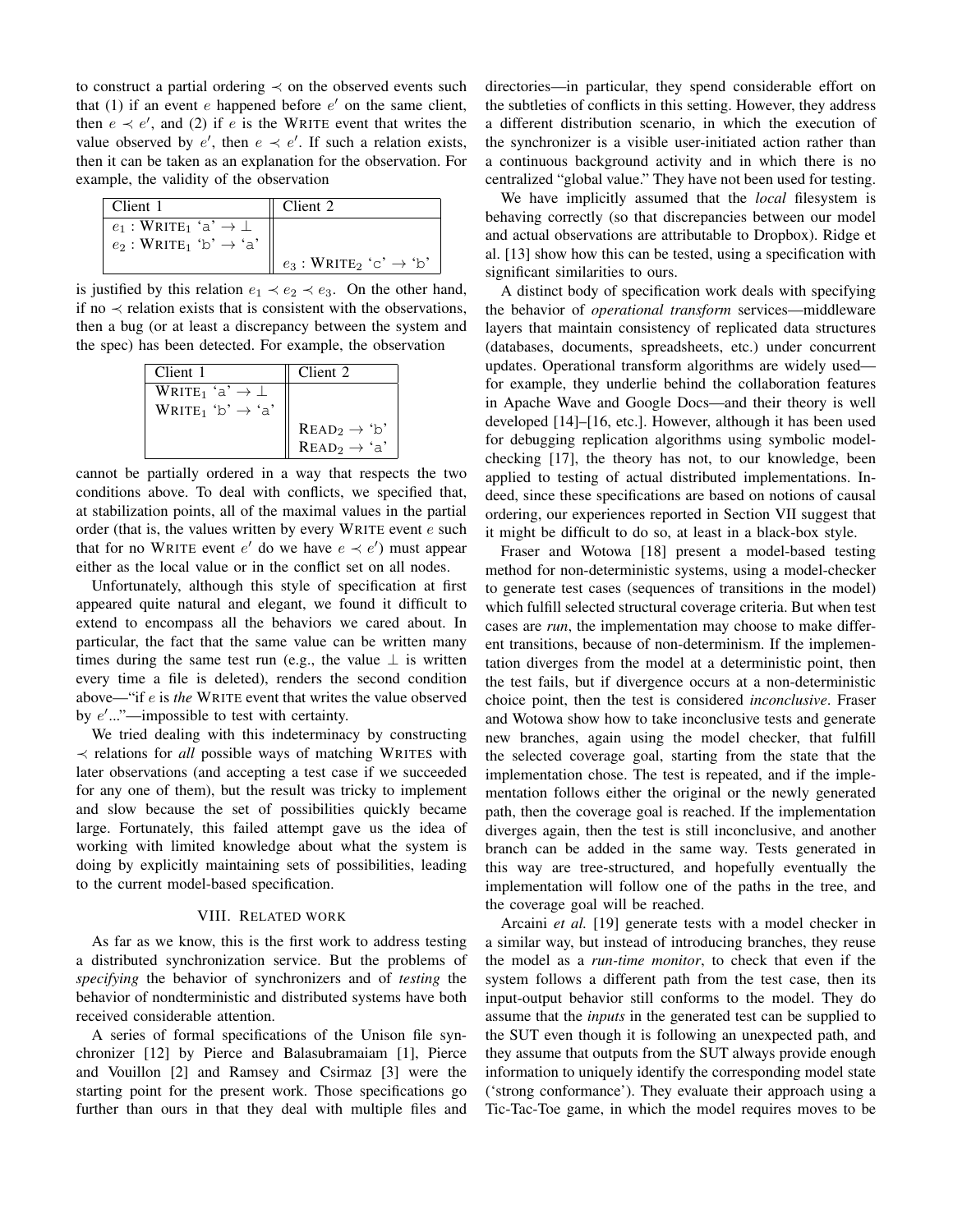valid, but does not specify *which* moves the computer player should make. The Java implementation must be annotated in order to link it to the model. No errors were discovered in the Tic-Tac-Toe implementation (but neither were any expected).

In comparison, we use *two* state machines, a trivial one for generating tests, and a more interesting one as a run-time monitor. Our monitoring state machine is *deterministic*, but includes unobservable transitions—eliding those transitions makes it non-deterministic. We *allow* multiple possible model states during monitoring ('weak conformance' in the sense of [\[19\]](#page-10-16)), and we treat the SUT as a black box—there is no need for instrumentation of the *implementation* to connect it to our model. Our examples are more complex real applications, and we found a number of unexpected behaviors.

Ulrich and König propose architectures for testing distributed systems [\[20\]](#page-10-17), but assume that all internal actions of the SUT are observable by the tester, and that software probes are inserted into the SUT to allow the tester to control the timing of communications between nodes, and ensure that test runs are deterministic. Neither assumption holds in our setting.

Boy *et al.* report on an approach to testing servers by running random sequences of API calls from a number of clients, and checking that specified invariants hold over the resulting traces [\[21\]](#page-10-18). The invariants are specified as patterns that are matched against the traces, and assertions that must hold if a pattern matches. Boy *et al.* found a subtle timing bug in a lock server using this method. The approach does not address 'conjectured events', however, and does not include shrinking—the lock-server bug was minimized by hand.

A variety of work on testing nondeterministic systems can be phrased in terms of the theory of *input-output conformance (ioco) testing* [\[22\]](#page-10-19), [\[23\]](#page-10-20). Indeed, there are some suggestive similarities between aspects of this theory and the structures we used in specification and testing of synchronizers—e.g., the inclusion in its labeled transition systems of *quiescence* transitions, which are reminescent of our stabilization events. It would be interesting to try to reframe our development in terms of ioco concepts.

QuickCheck was originally developed in and for Haskell [\[5\]](#page-10-2), and it has become the most widely used testing tool in that community. The version we used was developed by Quviq and supports Quviq's core business: specificationbased testing tools and services. Quviq QuickCheck [\[24\]](#page-10-21) extends the original version with libraries tailored for testing industrial software, such as the state machine library used here. It has been used to test many large systems, including telecoms products [\[4\]](#page-10-1), a messaging gateway [\[25\]](#page-10-22), refactoring tools [\[26\]](#page-10-23), [\[27\]](#page-10-24), and quadcopters [\[28\]](#page-10-25). Probably the largest application so far was to test AUTOSAR basic software (C code which runs in cars), in which a million lines of C was tested against 3,000 pages of the AUTOSAR standard, using 20,000 lines of QuickCheck code [\[29\]](#page-10-26). Most of these systems are deterministic, but QuickCheck has also been used to test for race conditions in concurrent programs [\[30\]](#page-10-27), finding two long-standing race conditions in the database distributed with Erlang [\[31\]](#page-10-28). However, the approach to handling non-

determinism in those papers is quite different to the one used here.

# IX. FUTURE WORK

<span id="page-9-1"></span>We have considered just the case of a single file. Naturally, there are interesting questions to ask about a synchronizer's behavior in the presence of multiple files and directory structures, such as "what happens when a directory is deleted on one client, while a file is written into that directory on another?"

Extending the testing framework to multiple files and directories will require slightly richer model states at test case generation time, including the paths that have been created so far, so that operations can stay within this set with high enough probability to provoke bugs.

One challenge that can be expected when we make this extension is that the set of possible system states given a sequence of observed events is likely to grow much more quickly (it will be exponential in the number of files), and we will probably need to find clever representations for this set. Possibilities include representing the set as a cartesian product of smaller sets—we can *overapproximate* the set of possible states without introducing false positives, so ideas from abstract interpretation [\[32\]](#page-10-29) should be applicable here.

Another rich source of incorrect behaviors in distributed systems is network partitions. To provoke such behaviors, it might be useful to extend our test cases with operations to disconnect and reconnect hosts from the network.

# X. CONCLUSIONS

<span id="page-9-2"></span>We have described an executable formal specification of the core behavior of file synchronization services. Since it's written in a black-box style, avoiding synchronizer-specific APIs and communicating only via the filesystem, we were able to apply it to three popular synchronizers—two commercial, one open source—and found surprising behaviors in two of them. This shows the effectiveness of the method.

Given that three different synchronizers appear to share the same core specification, we expect that our model should be applicable (perhaps with small changes to the testing framework) to many others—e.g., Microsoft OneDrive, Box.net, SpiderOak, Sugarsync, Seafile, Pulse, Wuala, Teamdrive, Cloudme, Cx, etc. Given the surprising behaviors already found, this should be a valuable exercise.

# ACKNOWLEDGMENTS

We thank John Lai and other Dropbox engineers for their feedback. This work is partially funded by the EU FP7 project *PROWESS* (#317820), the Swedish Strategic Research Foundation (RAWFP), and the National Science Foundation (CCF-1421243).

#### **REFERENCES**

<span id="page-9-0"></span>[1] S. Balasubramaniam and B. C. Pierce, "What is a file synchronizer?" in *Fourth Annual ACM/IEEE International Conference on Mobile Computing and Networking (MobiCom '98)*, Oct. 1998, full version available as Indiana University CSCI technical report #507, April 1998.